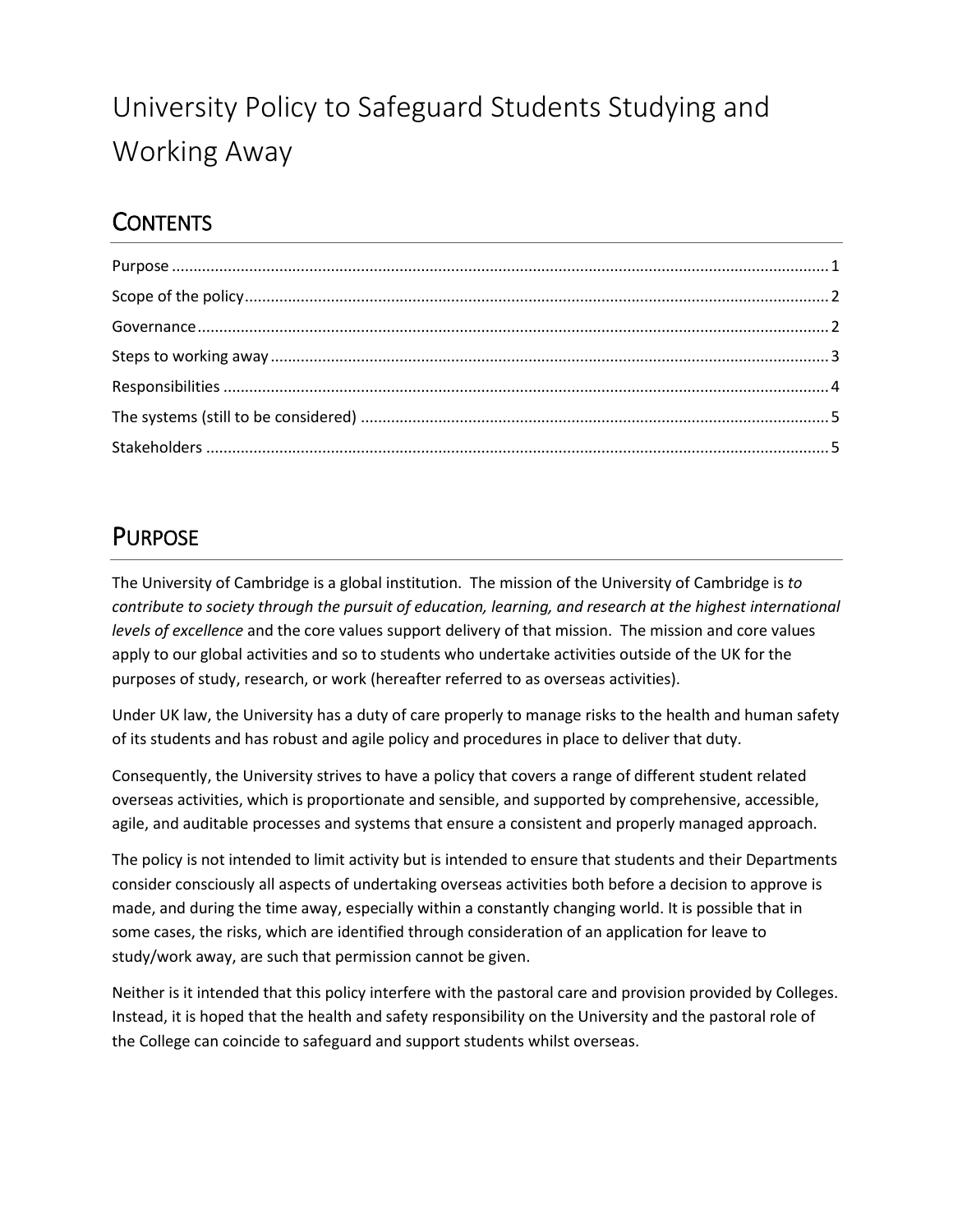### <span id="page-1-0"></span>SCOPE OF THE POLICY

The policy applies to all matriculated students who seek to work overseas for the purposes of study, research or work as part of their degree. The policy does not apply to student sports and society activities and College initiated activities, e.g. Transatlantic Series sport competitions, European Theatre Group, College Exchange Programmes, and Festival Concerts.

Below are some examples of working away.

| Study:           | Fieldwork                                                                            | predominantly PhD students                                                         |
|------------------|--------------------------------------------------------------------------------------|------------------------------------------------------------------------------------|
|                  | Collaborative provision                                                              | predominantly PhD students, but also MBA                                           |
|                  |                                                                                      | and other master's level courses                                                   |
|                  | Year abroad study placement                                                          | e.g. in MML, Law, Chemistry, Engineering                                           |
|                  | Writing-up                                                                           | only PhD students                                                                  |
|                  | Industrial experience                                                                | e.g. BA/MEng Engineering                                                           |
|                  | Summer activity (integral to course)                                                 | e.g. Master of Finance, BA/MEng                                                    |
|                  | Conferences                                                                          | predominantly graduate students                                                    |
|                  | Summer schools in overseas institutions                                              | undergraduate and graduate students                                                |
| <b>Research:</b> | Research placements in laboratories in an<br>overseas research centre or institution | predominantly graduate students, but may<br>also include final year undergraduates |
| Work:            | Year abroad work placement                                                           | e.g. in MML, Law, Chemistry, Engineering                                           |
|                  | Mandatory work placements                                                            | e.g. MPhil Public Policy                                                           |
|                  | Professional placements                                                              | e.g. MSt Building History                                                          |
|                  | Internships/work placements                                                          | e.g. graduate and undergraduates as                                                |
|                  |                                                                                      | advertised opportunities and Bursary Scheme                                        |
|                  |                                                                                      | via the University's Career Service                                                |

### <span id="page-1-1"></span>**GOVERNANCE**

The University of Cambridge takes the safety of its students extremely seriously. Therefore, to ensure students gain the expected academic benefits of studying/working overseas without placing them at unacceptable risk, the University will ensure that:

- the risk and gain are consciously assessed in advance, and during the period overseas where circumstances change, drawing on experts as required;
- the student is adequately prepared for the context in which they will be studying/working before travelling;
- the University holds all pertinent information concerning the individual, their arrangements for living and studying/working during the time overseas and their family (where appropriate);
- the University has up-to-date and accurate information regarding the location of the overseas activity and the means to communicate with the student in a timely fashion;
- **EXECT** emergency or contingency plans can be developed and instigated as necessary.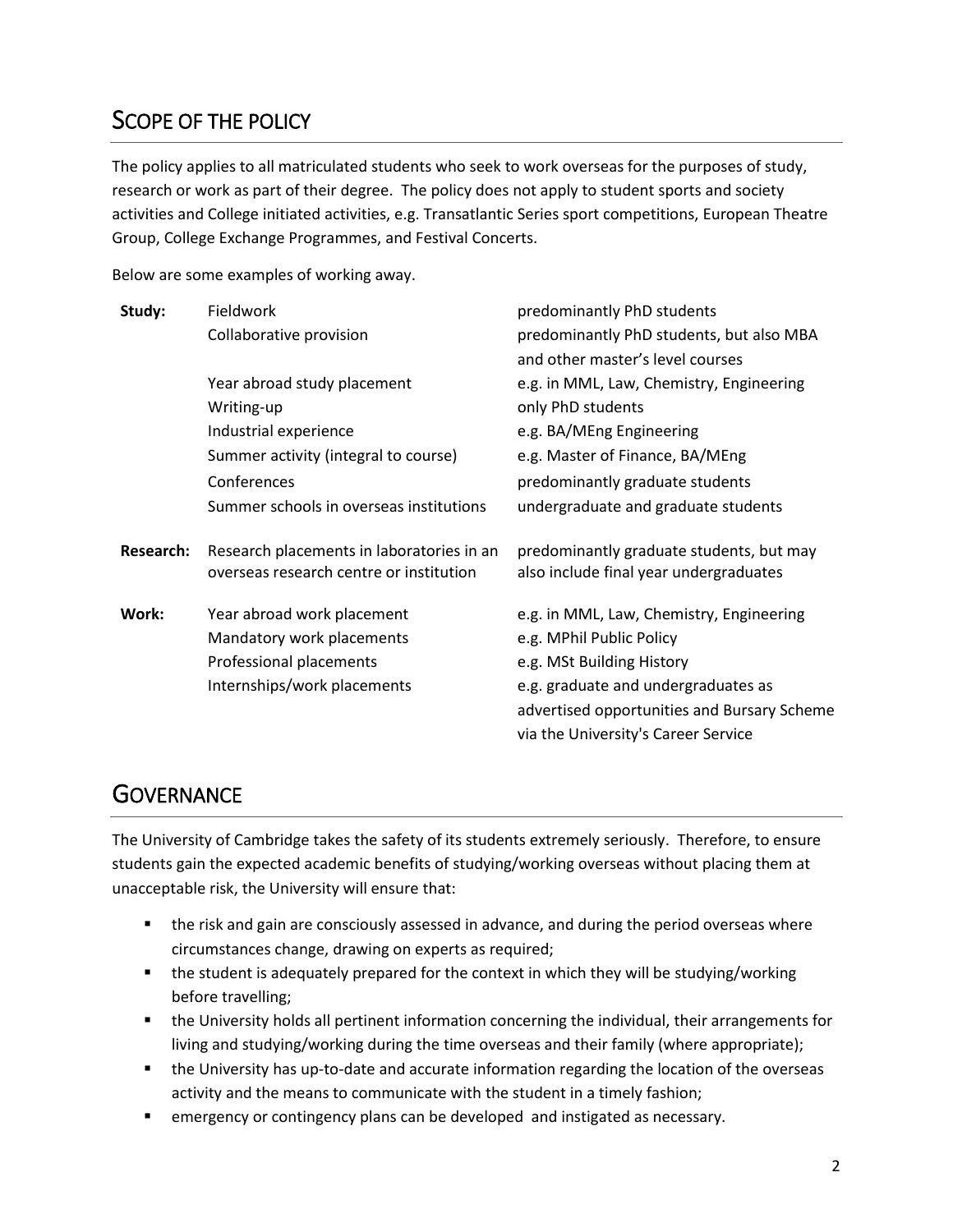To do this, the University will:

- require every student who wishes to study or work away from Cambridge to apply to do so. Persons authorised under this policy will scrutinise that application. Where the student wishes to travel to higher risk areas or to undertake work that potentially puts them at high risk or where there are health concerns, leave to work away will not be given without the approval of the Study Away Risk Assessment Committee determined by this policy;
- require every student to submit a travel preparation plan and, where required, undertake training;
- **•** require the student to submit information, before travelling;
- require the student to inform the University should the information provided or the activity to be undertaken alter once away from Cambridge;
- **•** require the student to check in regularly and particularly report changes in circumstances that affect their risks;
- **Periodically review the risk assessments for those students whose circumstances change or are** away for a long time;
- **through a dedicated team, and in collaboration with experts, respond to emergency situations.**

This will require a duty of responsibility on the student.

The General Board, through its Education Committee, is responsible for this policy. The Education Committee shall appoint a Study Away Risk Assessment Committee who, acting on behalf of the University General Board will consider exceptional cases, and shall have the final decision. This body shall also have the authority to require the student to return from overseas. The Education Committee will determine membership.

### <span id="page-2-0"></span>STEPS TO WORKING AWAY

- **1. Application to study or work away**
	- A student applies, in advance, by completing an application form and a risk assessment that together captures all pertinent information, including contingency plans.
	- Since the College will continue to have pastoral responsibility, it will be included in the application process and will have the opportunity to comment as appropriate.
	- The Head of Department is authorised to decide except where the application is for a high-risk country, or where the work will place the individual at personal risk, or where there are health concerns, be that either the student's health or because of more general risks, e.g. an outbreak of disease in the country of destination. (Guidance will be provided on what constitutes a highrisk area and what might place the individual at personal risk.) For these exceptional cases, the application is passed to the Study Away Risk Assessment Committee. This body will consult with the relevant Head of Department and might seek further information and/or consult experts. The decision of Study Away Risk Assessment Committee is final.
	- **The decision making body will only consider a full application.**
	- **The student is advised of the decision, which is held on file together with all documents** submitted in the full application. Such documents are accessible to those supporting the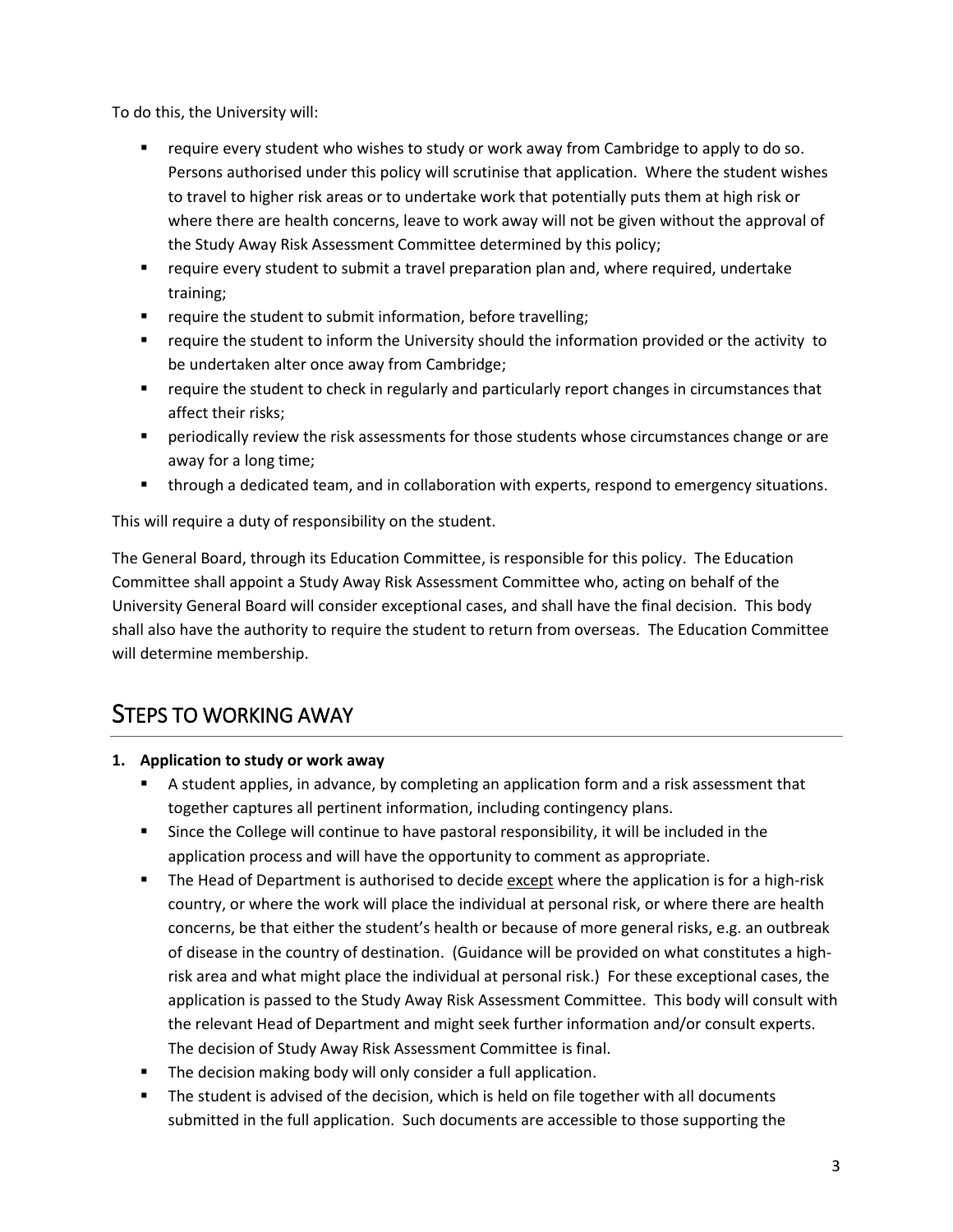student even whilst overseas, such as their, Faculty/Department and College, and central offices providing a service to students whilst overseas, such as the Student Registry, Insurance Office, Safety Office.

#### **2. Preparation**

- **The student prepares for their work overseas, using support materials provided.**
- Where students will be at higher risk (either because of their personal circumstances, or because of the nature of their research/work activity or because of the location), they will provide additional information and receive additional support.
- The student applies for insurance (e.g. travel, health).

#### **3. Continuing Support**

- **The student records arrival and checks in regularly.**
- **The University will use expert information and tools to monitor overseas risks.**
- The student will receive appropriate alerts and instructions (e.g. because of change in risk, travel disruptions, environmental changes).
- **The University will periodically review the risk assessments of those who are away for a long** time.

#### **4. Change in circumstances, contingency planning and emergency measures**

- **The student informs the University of any change to their circumstances (that might range from** change in contact details to change in nature of study/work/health) and amends the risk assessment accordingly.
- **The University will review the changes, and in discussion with the student will determine any** action required to ensure the safety of the student. The University has the final say.

Where the University determines that a student has gone overseas without an adequate risk assessment, particularly to a High Risk country, it might require him or her to return to the UK immediately.

Should a student refuse to return to the UK, or move to another place identified as more secure, the University would consider this a serious matter, to be reviewed on the return of the student.

### <span id="page-3-0"></span>**RESPONSIBILITIES**

The University has a duty of care to students and this policy enables it to fulfil that responsibility where students are studying/working overseas. To enable the University to manage the risks to students effectively, the students themselves are required to co-operate fully and responsibly in complying with the requirements of the policy and to raise any concerns about risk at the very earliest opportunity with their Research Supervisor, Department or Head of Department. A student who anticipate that they may be in a high-risk situation should discuss and explore what alternative arrangements might be put in place, or what actions might be taken to reduce that risk with those in authority in his or her Department. This discussion would include a detailed exploration of the pros and cons of the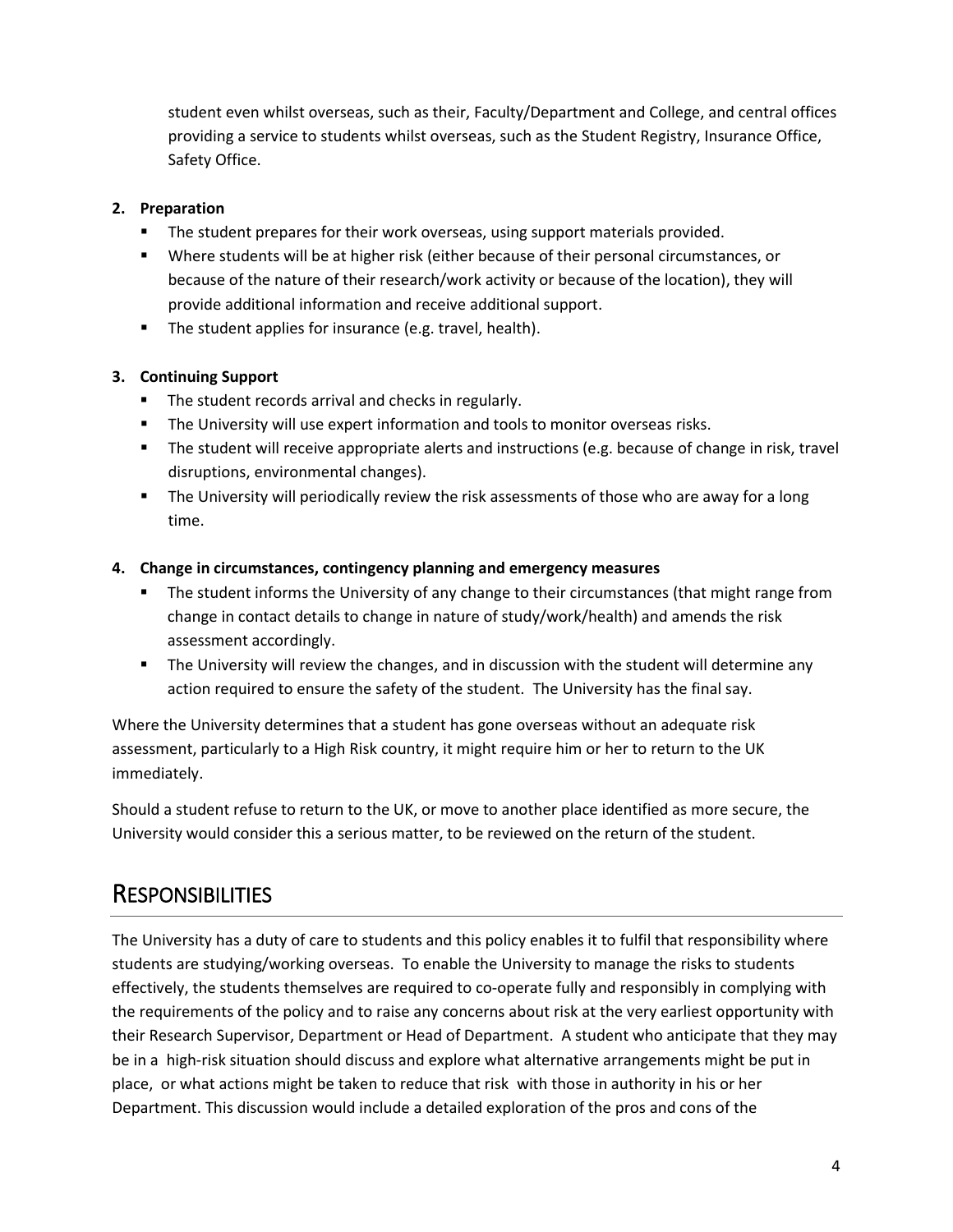contingency plan in the risk assessment. The Research Supervisor or Head of Department will be invited to comment on the feasibility of such alternative arrangements or actions.

The assessment of the application and the support available relies on a full and honest application that is submitted in advance of any travel and also relies on the student informing the University of any changes.

The University wishes to support students studying/working overseas, but it will limit activities where the risks are considered too great for that individual at that time, or if the individual does not fulfil the requirements of the policy in such a way that the University can make an informed assessment of the risks.

Those granted the authority to decide on applications are responsible for adhering to the policy and seeking advice where the risks are high.

# <span id="page-4-0"></span>THE SYSTEMS

A comprehensive system supports delivery of the policy. There is a single repository of information that allows data to be added, viewed, and extracted by multiple users. The system contains information required by the main stakeholders (Faculties and Departments, Colleges, Student Registry, Insurance Office, Safety Division). The information held would include the following.

- Student details that are relevant to safeguarding and might inform any emergency action. Such details would include full name, course, college, student's contact details, nationality, gender, religion, health, next of kin, overseas location and local contacts, Faculty/departmental contact details, College contact details;
- **•** Details of the overseas activity, that might include approved institutions for the undergraduate year abroad together with indication of whether the student is on work placement or study option);
- The risk assessment and contingency plans;
- A record of the approval process;
- Documents used to inform that decision;
- Any updates, including a record of any emergency actions, including rationale.

### <span id="page-4-1"></span>**STAKEHOLDERS**

| <b>Central offices:</b> | Vice-Chancellor's Office                     |
|-------------------------|----------------------------------------------|
|                         | Pro-Vice-Chancellors                         |
|                         | Registrary's Office                          |
|                         | <b>Student Registry</b>                      |
|                         | Insurance Office                             |
|                         | Health and Safety and Regulated Facilities   |
|                         | Legal Services Office                        |
|                         | Office of External Affairs and Communication |